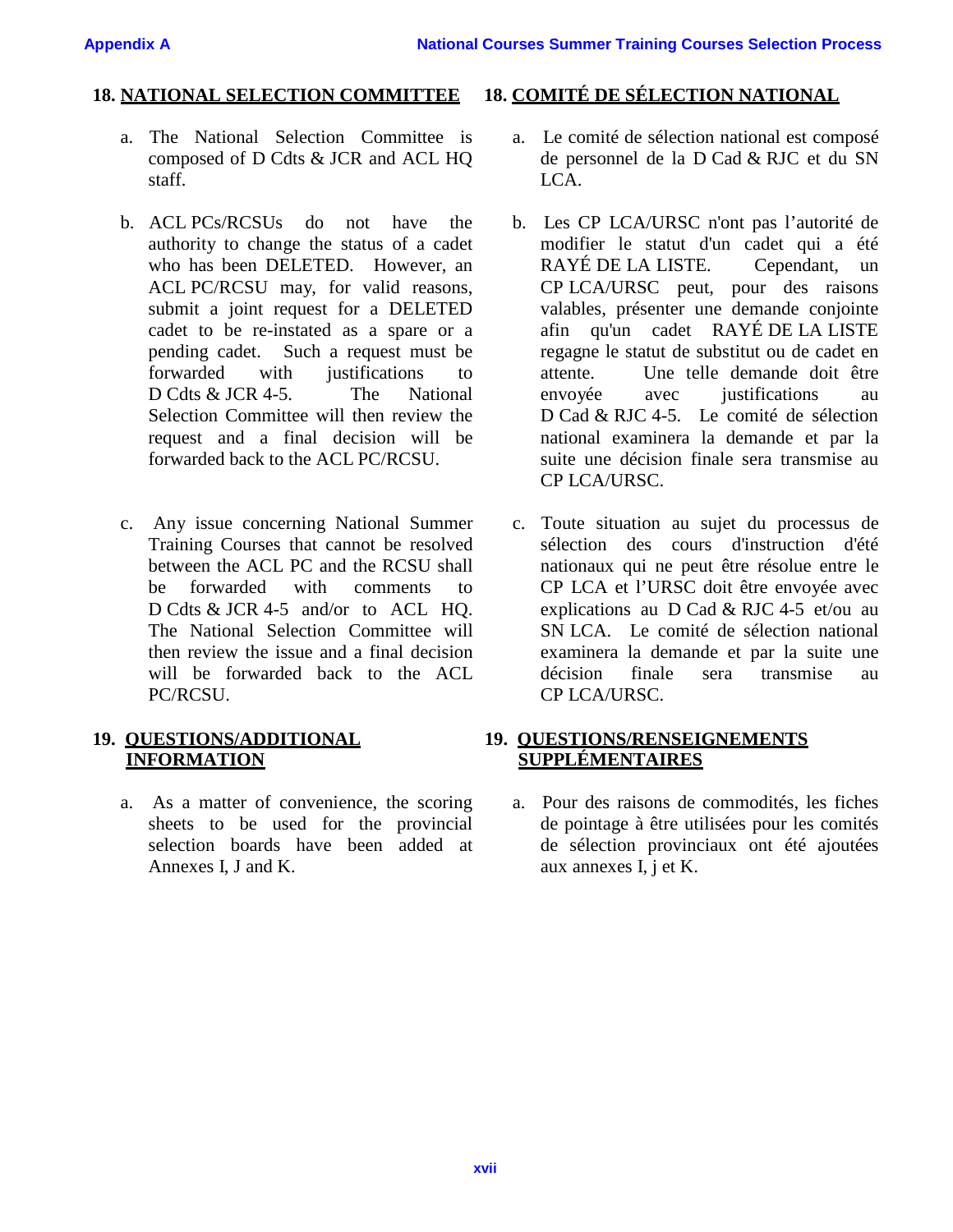### **Appendix A A National Courses Summer Training Courses Selection Process**

- b. Any questions or request for additional information concerning the 2014 National Summer Training Courses Selection Process must be addressed to the National Air Cadet Coordinator (D Cdts & JCR 4-5), Maj Simon Caron.
- b. Toutes questions ou demande de renseignements supplémentaires au sujet du processus de sélection des cours d'instruction d'été nationaux 2014 doivent être adressée au Coordonnateur national des cadets de l'Air (D Cad & RJC 4-5), le Maj Simon Caron.

# D Cad & RJC 4 (Instruction Cad & RJC)

# LCol R. Hone D Cdts & JCR 4 (Cdts & JCR Training)

| Annex A | 2015 Courses Prerequisites                | Annexe A            | Critères d'admissibilité aux cours 2015                          |
|---------|-------------------------------------------|---------------------|------------------------------------------------------------------|
| Annex B | <b>Selection Lists - Terminology</b>      | Annexe B            | Listes de sélection - Terminologie                               |
| Annex C | 2015 Master Selection Lists OPIs          | Annexe C            | <del>listes</del><br>$\frac{des}{es}$<br><b>BPR</b><br>sélection |
|         |                                           |                     | principales 2015                                                 |
| Annex D | <b>Replacement of Withdrawals Process</b> | Annexe E            | <del>Organigramme</del><br><b>processus</b><br>du                |
|         | <b>Flowchart</b>                          |                     | remplacement en cas de désistement                               |
| Annex E | Notification of Change - Example 1        | Annexe E            | Avis de changement - Exemple 1                                   |
| Annex F | Notification of Change - Example 2        | Annexe F            | Avis de changement - Exemple 2                                   |
| Annex G | Notification of Change - Example 3        | Annexe G            | Avis de changement - Exemple 3                                   |
| Annex H | 2015 ACL PCs Contact List                 | <del>Annexe H</del> | Liste des personnes-ressources des                               |
|         |                                           |                     | CP LCA 2015                                                      |
| Annex-  | <b>Scoring Sheet IACE</b>                 | <del>Annexe I</del> | Fiche de pointage EICA                                           |
| Annex J | <b>Scoring Sheet PPS-GPS</b>              | <del>Annexe J</del> | Fiche de pointage BPA-BPP                                        |
| Annex K | <b>Sheet</b><br>Scoring                   | Annexe K            | <del>Fiche</del><br><del>pointage</del><br>de                    |
|         | AATC-AM, AASC                             |                     | CTAA-EA, CASA                                                    |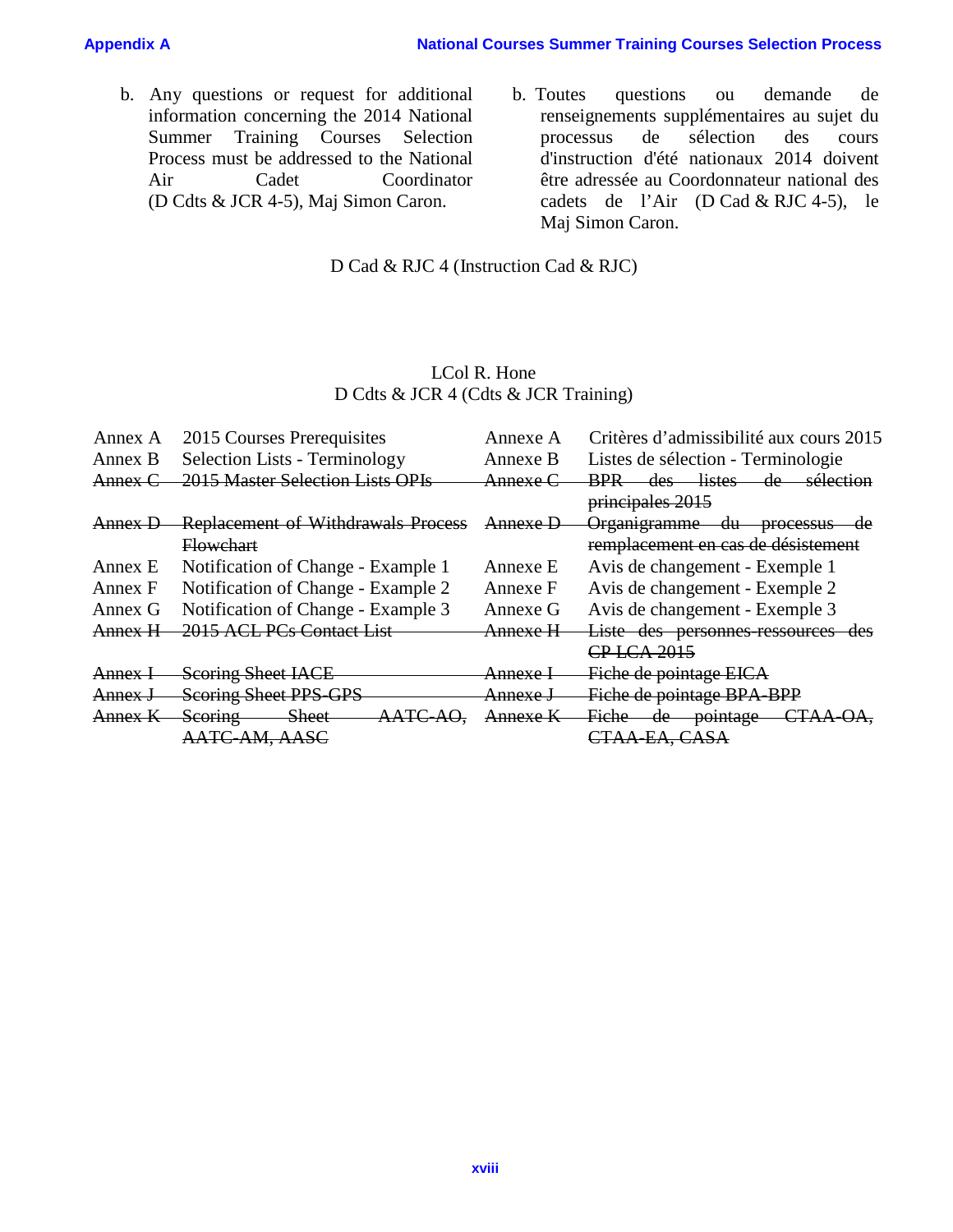**Annex A Annexe A** 

# **INTERNATIONAL AIR CADET EXCHANGE**

Maximum number of candidates: one per sqn Nombre maximum de candidats: un par esc

### Appendix B **Annex A – 2015 Course Prerequisites**

**Air Cadets Cadets de l'Air 2015 National Summer Training Courses Cours d'instruction d'été nationaux 2015 Selection Process Processus de sélection**

# **2015 COURSES PREREQUISITES CRITÈRES D'ADMISSIBILITÉ AUX COURS 2015**

Revised 21 October 2014 Révisé le 21 octobre 2014

# **ÉCHANGE INTERNATIONAL DES CADETS DE L'AIR**

# Prerequisite 1 **(mandatory)** Critère d'admissibilité 1 (**obligatoire**)

| $11010$ quibric 1 ( <b>Intentation</b> $\gamma$ ) |                                 |     | $C$ <i>ritere a administrative a (obligation c)</i> |
|---------------------------------------------------|---------------------------------|-----|-----------------------------------------------------|
|                                                   | Minimum 17 by the start of the  |     | Minimum 17 ans au début de                          |
|                                                   | exchange (when cadets arrive)   |     | l'échange (au moment où les                         |
|                                                   | at the host country) and not be |     | cadets arrivent dans le pays                        |
|                                                   | 19 before the end of the last   |     | étranger) sans avoir atteint 19                     |
|                                                   | exchange, including travel      |     | ans avant la fin du dernier                         |
| Age                                               | time to return to their home    | Age | échange, incluant le temps de                       |
|                                                   |                                 |     | déplacement pour le retour à la                     |
|                                                   | Born between 7 Aug 96 and       |     | maison                                              |
|                                                   | 21 Jul 98                       |     |                                                     |
|                                                   |                                 |     | Être né entre le 7 août 96 et                       |
|                                                   |                                 |     | le 21 juillet 98                                    |

| Prerequisite 2      |                                                                                              | Critère d'admissibilité 2 |                                                                               |
|---------------------|----------------------------------------------------------------------------------------------|---------------------------|-------------------------------------------------------------------------------|
| Squadron<br>Program | $\frac{1}{2}$ successfully   Programme<br>Level four<br>completed by the application<br>date | des escadrons             | Niveau quatre complété avec<br>succès au moment de la mise<br>en candidature. |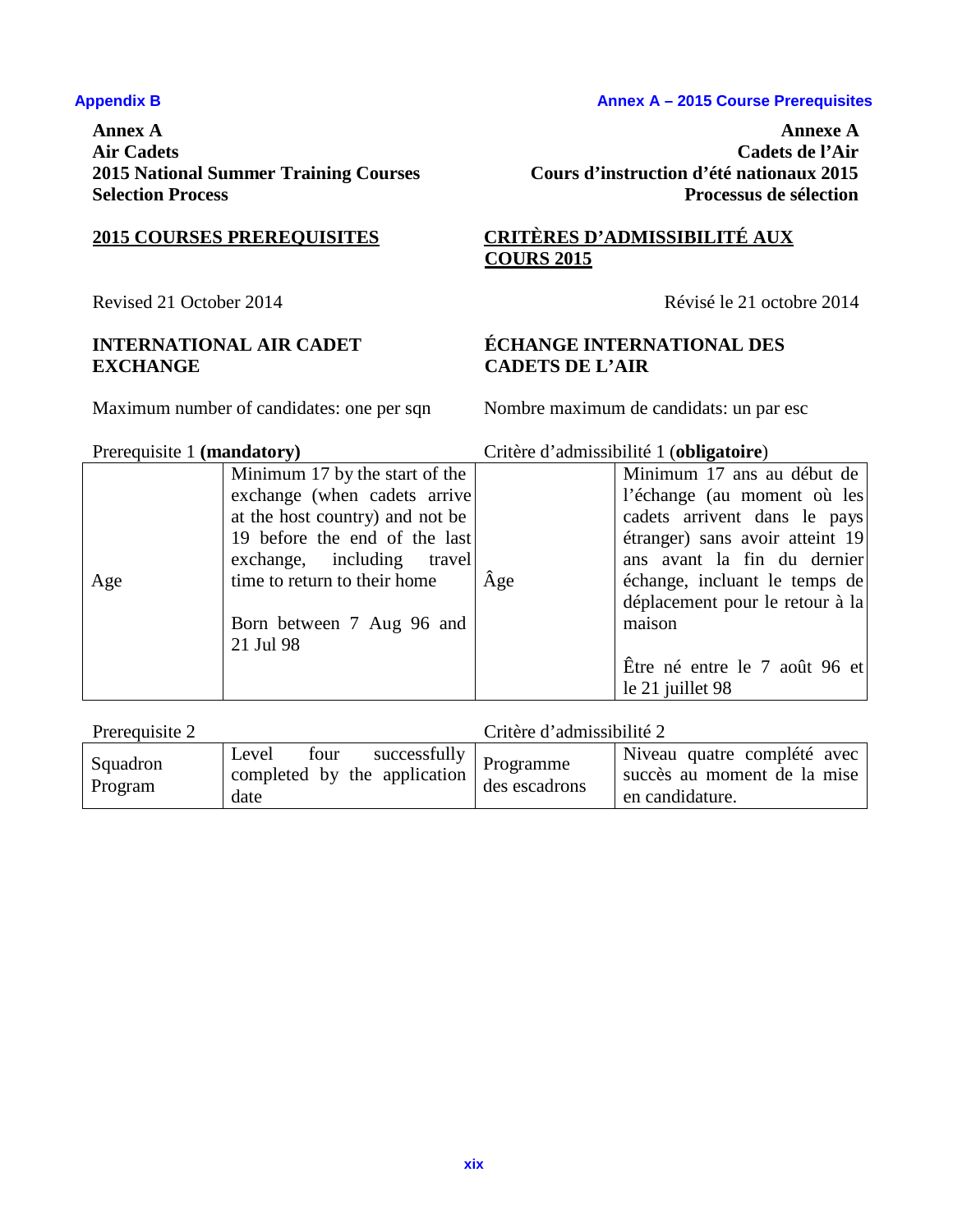## **POWER PILOT SCHOLARSHIP BOURSE DE PILOTE D'AVION**

Maximum number of candidates: the maximum Nombre maximum de candidats: le nombre number of candidates per sqn who may be maximum de candidats par esc qui peuvent être selected is based on the Registered Cadets sélectionnés est basé sur la moyenne mensuelle Monthly Average (RCMA) as indicated in the des cadets inscrits (MMCI) tel qu'indiqué dans le table hereunder. ACL PCs/RCSUs may permit tableau ci-dessous. Les CP LCA/URSC peuvent one additional candidate per sqn to submit an permettre à un candidat additionnel par esc de application. If an additional candidate is soumettre sa candidature. Si un candidat authorized and all candidates from that same sqn additionnel est autorisé et tous les candidats du applying for the same scholarship meet the ACL même esc ayant posé leur candidature à la même Provincial Selection Board minimum standard bourse satisfont à la note de passage minimum of 60%, the candidate with the lowest total score de 60% du comité de sélection provincial de on the Merit List shall be over the maximum la LCA, le candidat avec le pointage cumulatif le number of cadets per sqn who may be selected for moins élevé sur la liste par ordre de mérite sera that scholarship. This cadet shall be listed as au-dessus du nombre maximum de cadets par esc PENDING and he shall not be eligible for pouvant être sélectionné pour cette bourse. selection unless one of the cadets from his own Ce cadet sera inscrit comme étant EN ATTENTE sqn applying for the same scholarship withdraws

et il ne sera pas admissible à la sélection sauf si un cadet de son esc inscrit à la même bourse se désiste

| <b>RCMA</b> | Maximum number of cadets<br>per sqn who may be selected* | <b>MMCI</b> | Nombre maximum de cadets<br>être<br>pouvant<br>esc<br>par<br>sélectionnés* |
|-------------|----------------------------------------------------------|-------------|----------------------------------------------------------------------------|
| 80 or less  |                                                          | 80 ou moins |                                                                            |
| $81 - 120$  |                                                          | $81 - 120$  |                                                                            |
| $121 - 160$ |                                                          | $121 - 160$ |                                                                            |
| 161 or more |                                                          | 161 et plus |                                                                            |

**per sqn** who may be **selected** in 2015.

\* See Appendix 1 for maximum number of cadets \* Voir appendice 1 pour le nombre maximum de cadets **par esc** pouvant être **sélectionnés** en 2015.

| Prerequisite 1 (mandatory) |                                         | Critère d'admissibilité 1 (obligatoire) |                                                              |
|----------------------------|-----------------------------------------|-----------------------------------------|--------------------------------------------------------------|
| <b>CF Qualifying</b>       | Must successfully complete the   Examen |                                         | Doit compléter l'examen                                      |
| Exam                       | $exam(50\% or greater)$                 |                                         | $\vert$ d'admission des FC $\vert$ avec succès (50% et plus) |

| Prerequisite 2      | Critère d'admissibilité 2                                                                      |               |                                                                                     |
|---------------------|------------------------------------------------------------------------------------------------|---------------|-------------------------------------------------------------------------------------|
| Squadron<br>Program | Level four successfully<br>completed by the end of the dag assessment<br>current training year | des escadrons | Niveau quatre complété avec<br>succès à la fin de l'année<br>d'instruction en cours |

Prerequisite 3 (**mandatory**) Critère d'admissibilité 3 (**obligatoire**)

|                  | valid Category 3 Medical                         | Un Certificat Médical (CM) valide     |
|------------------|--------------------------------------------------|---------------------------------------|
| Minimum          | Certificate (MC) from Transport Normes           | de Transports Canada, catégorie 3,    |
| Medical          | Canada, with or without restrictions médicales   | avec ou sans restrictions est requis. |
| <b>Standards</b> | $\vert$ is required. Copy to RCA Ops O minimales | Copie à l'OR Ops AC                   |
|                  | $NLT$ 1 Jun 15                                   | APT le $1er$ juin 15                  |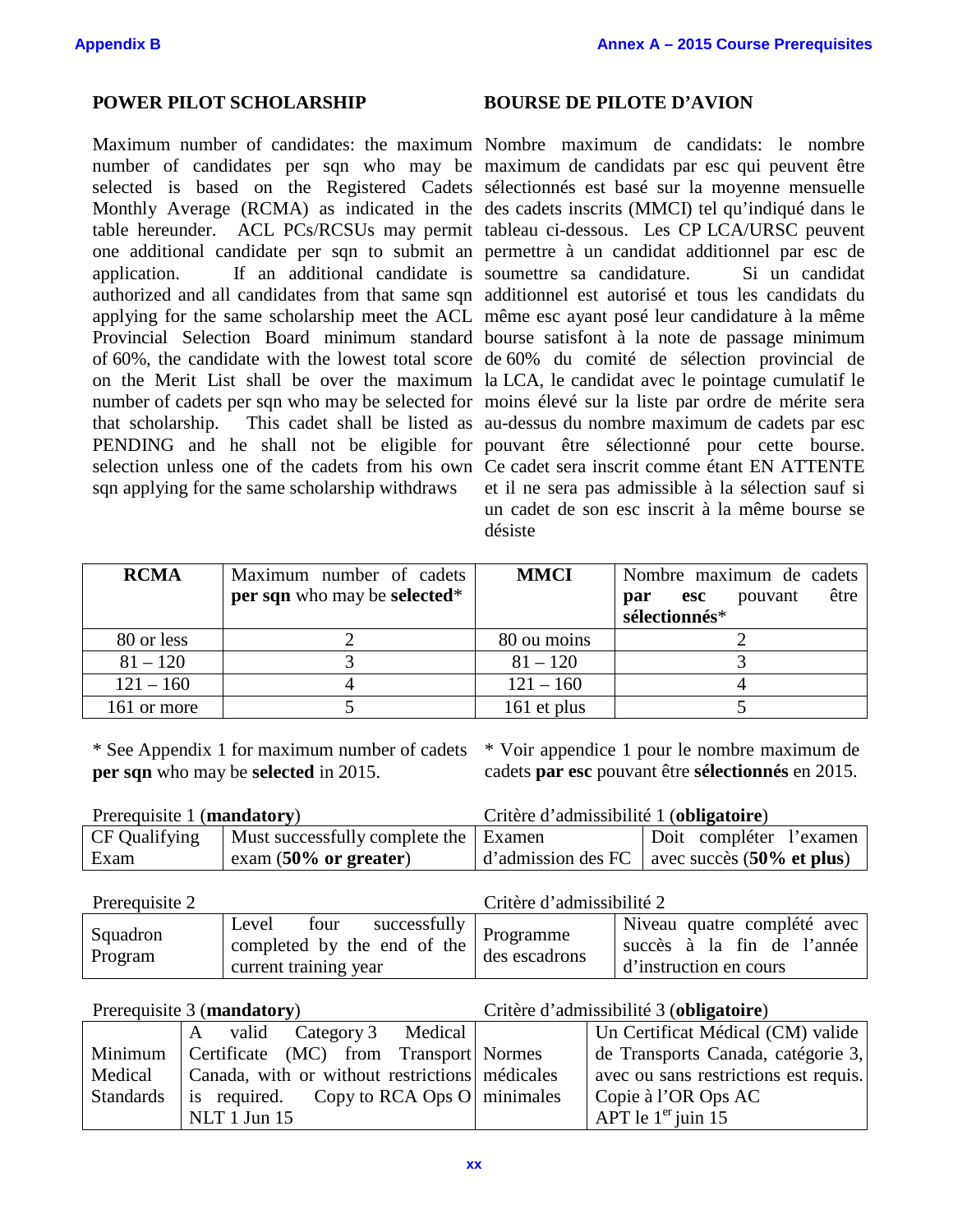Prerequisite 4 (**mandatory**) Critère d'admissibilité 4 (**obligatoire**)

|     | Minimum 17 by September $1st$ of the year the              | Minimum 17 ans au $1er$ septembre de     |
|-----|------------------------------------------------------------|------------------------------------------|
|     | course is taken and not be 19 before the end               | l'année où le cours est suivi sans avoir |
| Age | of the course, including travel time to return $\Delta$ ge | atteint 19 ans avant la fin du cours,    |
|     | to their home                                              | incluant le temps de déplacement pour le |
|     |                                                            | retour à la maison                       |

# Prerequisite 5 (**mandatory**) Critère d'admissibilité 5 (**obligatoire**)

rencontrent pas la limite à ce moment, ils feront

|             | The training aircraft used for the          | Les avions d'instruction utilisés pour |
|-------------|---------------------------------------------|----------------------------------------|
|             | PPS impose certain physical                 | la BPA imposent certaines              |
|             | limitations with respect to weight          | limitations physiques quant au poids   |
|             | and size of the pilot. Therefore, the       | et à la taille du pilote. Par          |
|             | student pilot's size must promote           | conséquent, la taille du pilote        |
|             | comfortable positioning in the              | stagiaire doit lui permettre de        |
|             | cockpit with good visibility in all         | s'installer à l'aise dans l'habitacle  |
| Physical    | directions as well as being able to Limites | avec une bonne visibilité dans toutes  |
| Limitations | reach the controls for full physiques       | les directions et d'être également en  |
|             | movement. The maximum weight                | mesure d'atteindre les commandes       |
|             | (in cadet PT gear, no shoes/boots,          | pour les manier librement. Le poids    |
|             | socks only) for a student pilot             | vêtements<br>maximum<br>(en            |
|             | is $111.13 \text{ kg} (245 \text{ lbs})$    | d'éducation physique des cadets, pas   |
|             |                                             | de souliers/bottes, bas seulement)     |
|             |                                             | d'un pilote stagiaire est de 111,13 kg |
|             |                                             | $(245$ lbs)                            |

Note: Candidates must complete the PPS Height and Nota: Les candidats doivent compléter le Weight Form (CATO 54-27, Annex B) and it must be formulaire pour la taille et le poids de la BPA enclosed with their application file. To ensure that (OAIC 54-27, annexe B) et le joindre à leur candidates meet the maximum weight limitation they dossier de mise en candidature. Pour s'assurer will be weighed during the ACL PC Selection board que les candidats rencontrent la limite en ce qui a process. Those found to be over 111.13 kg (245 lbs) trait au poids maximum, ils seront pesés au cours and subsequently selected will be given until 1 June du processus des comités de sélection du of the year of the course to meet the required CP LCA. Ceux dont le poids est au delà de maximum weight. Should they not meet the 111,13 kg (245 lbs) et qui sont par la suite limitation at that time, they will be deleted from the sélectionnés auront jusqu'au 1<sup>er</sup> juin de l'année du selected list. All candidates will be weighed again at cours afin d'atteindre la limite en ce qui a trait au the start of the course and if they do not meet the poids maximum. limitation at that time, they will be subject to RTU l'atteindre à cette date, leur nom sera rayé de la action S'ils n'ont pas réussi à liste de sélection. Tous les candidats seront pesés de nouveau au début du cours et s'ils ne

| Prerequisite 6 |                                                                                                                |                  | Critère d'admissibilité 6                                                                                                                                          |
|----------------|----------------------------------------------------------------------------------------------------------------|------------------|--------------------------------------------------------------------------------------------------------------------------------------------------------------------|
| Education      | Grade 10 or equivalent (Secondary 4 in<br>Quebec and Senior 2 in Manitoba)<br>completed by nomination deadline | Scolarité $10^e$ | Secondaire IV<br>Québec<br>au<br>ou<br>l'équivalent (Senior 2 au Manitoba et<br>année ailleurs au Canada)<br>complété à la date limite des mises en<br>candidature |

l'objet d'un RAU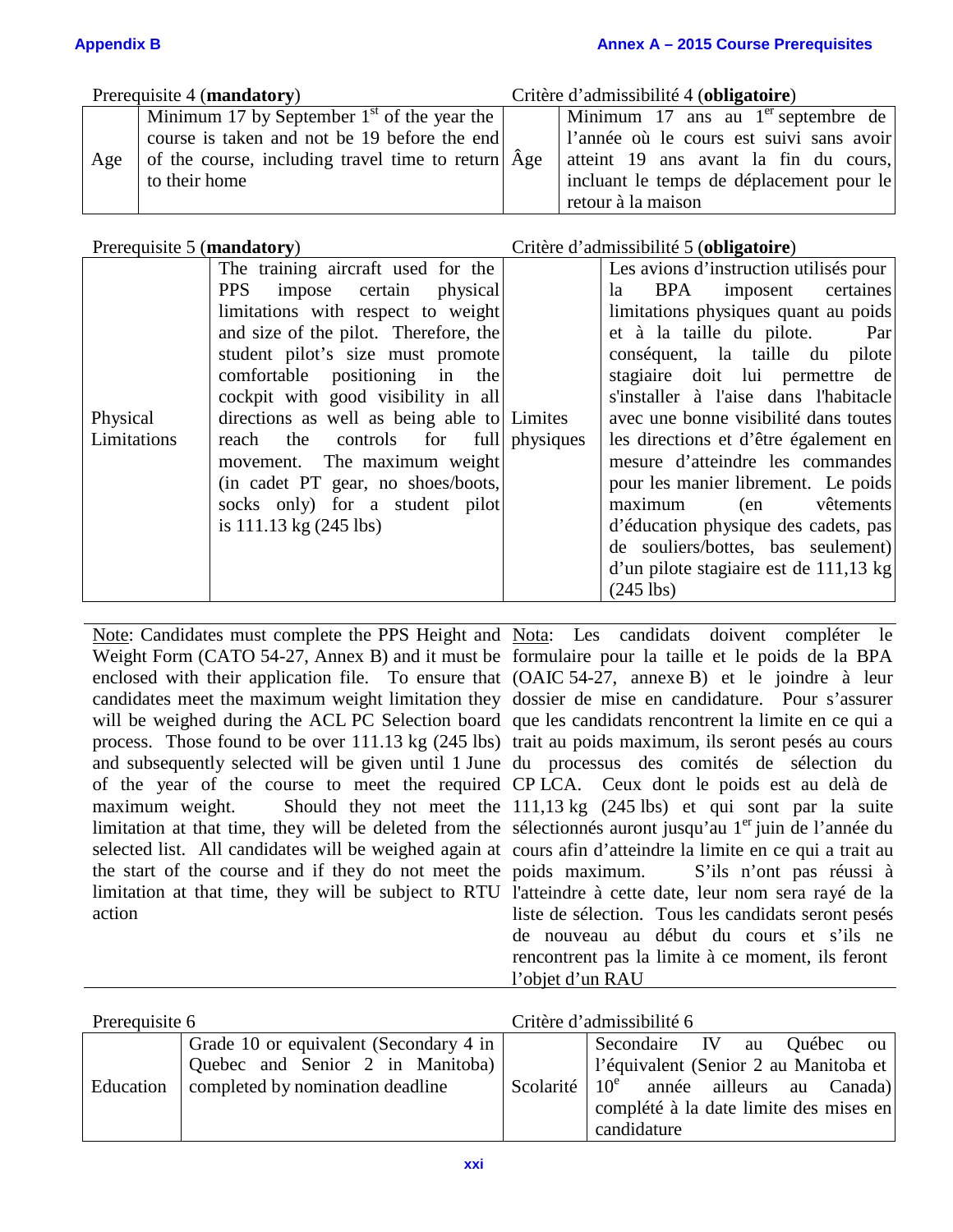Maximum number of candidates: the maximum Nombre maximum de candidats: le nombre number of candidates per sqn who may be maximum de candidats par esc qui peuvent être selected is based on the Registered Cadets sélectionnés est basé sur la moyenne mensuelle Monthly Average (RCMA) as indicated in the des cadets inscrits (MMCI) tel qu'indiqué dans le table hereunder. ACL PCs/RCSUs may permit tableau ci-dessous. Les CP LCA/URSC peuvent one additional candidate per sqn to submit an permettre à un candidat additionnel par esc de application. If an additional candidate is soumettre sa candidature. Si un candidat authorized and all candidates from that same sqn additionnel est autorisé et tous les candidats du applying for the same scholarship meet the ACL même esc ayant posé leur candidature à la même Provincial Selection Board minimum standard bourse satisfont à la note de passage minimum of 60%, the candidate with the lowest total score de 60% du comité de sélection provincial de on the Merit List shall be over the maximum la LCA, le candidat avec le pointage cumulatif le number of cadets per sqn who may be selected for moins élevé sur la liste par ordre de mérite sera that scholarship. This cadet shall be listed as au-dessus du nombre maximum de cadets par esc PENDING and he shall not be eligible for pouvant être sélectionné pour cette bourse. selection unless one of the cadets from his own Ce cadet sera inscrit comme étant EN ATTENTE sqn applying for the same scholarship withdraws

### **GLIDER PILOT SCHOLARSHIP BOURSE DE PILOTE DE PLANEUR**

et il ne sera pas admissible à la sélection sauf si un cadet de son esc inscrit à la même bourse se désiste

| <b>RCMA</b> | Maximum number of cadets<br>per sqn who may be selected* | <b>MMCI</b> | Nombre maximum de cadets<br>être<br>pouvant<br>esc<br>par<br>sélectionnés* |
|-------------|----------------------------------------------------------|-------------|----------------------------------------------------------------------------|
| 80 or less  |                                                          | 80 ou moins |                                                                            |
| $81 - 120$  |                                                          | $81 - 120$  |                                                                            |
| $121 - 160$ |                                                          | $121 - 160$ |                                                                            |
| 161 or more |                                                          | 161 et plus |                                                                            |

**per sqn** who may be **selected** in 2015

\* See Appendix 1 for maximum number of cadets \* Voir appendice 1 pour le nombre maximum de cadets **par esc** pouvant être **sélectionnés** en 2015

| Prerequisite 1 (mandatory) |                                                      | Critère d'admissibilité 1 (obligatoire) |                                                              |
|----------------------------|------------------------------------------------------|-----------------------------------------|--------------------------------------------------------------|
| CF                         | qualifying   Must successfully complete the   Examen |                                         | Doit compléter l'examen                                      |
| exam                       | $exam(50\% or greater)$                              |                                         | $\vert$ d'admission des FC $\vert$ avec succès (50% et plus) |

| Prerequisite 2      |                                                                                                                          | Critère d'admissibilité 2 |                                                                                    |
|---------------------|--------------------------------------------------------------------------------------------------------------------------|---------------------------|------------------------------------------------------------------------------------|
| Squadron<br>Program | $\sqrt{1 + 1}$ Level three successfully $\sqrt{1 + 1}$ Programme<br>completed by the end of the<br>current training year | des escadrons             | Niveau trois complété avec<br>succès à la fin de l'année<br>d'instruction en cours |

Prerequisite 3 (**mandatory**) Critère d'admissibilité 3 (**obligatoire**)

| valid Category 3 Medical                                                                           | Un Certificat Médical (CM) valide  |
|----------------------------------------------------------------------------------------------------|------------------------------------|
| Minimum   Certificate (MC) from Transport   Normes                                                 | de Transports Canada, catégorie 3, |
| Medical   Canada, with or without restrictions   médicales   avec ou sans restrictions est requis. |                                    |
| Standards is required. Copy to RCA Ops O minimales Copie à l'OR Ops AC                             |                                    |
| $NLT$ 1 Jun 15                                                                                     | APT le $1er$ juin 15               |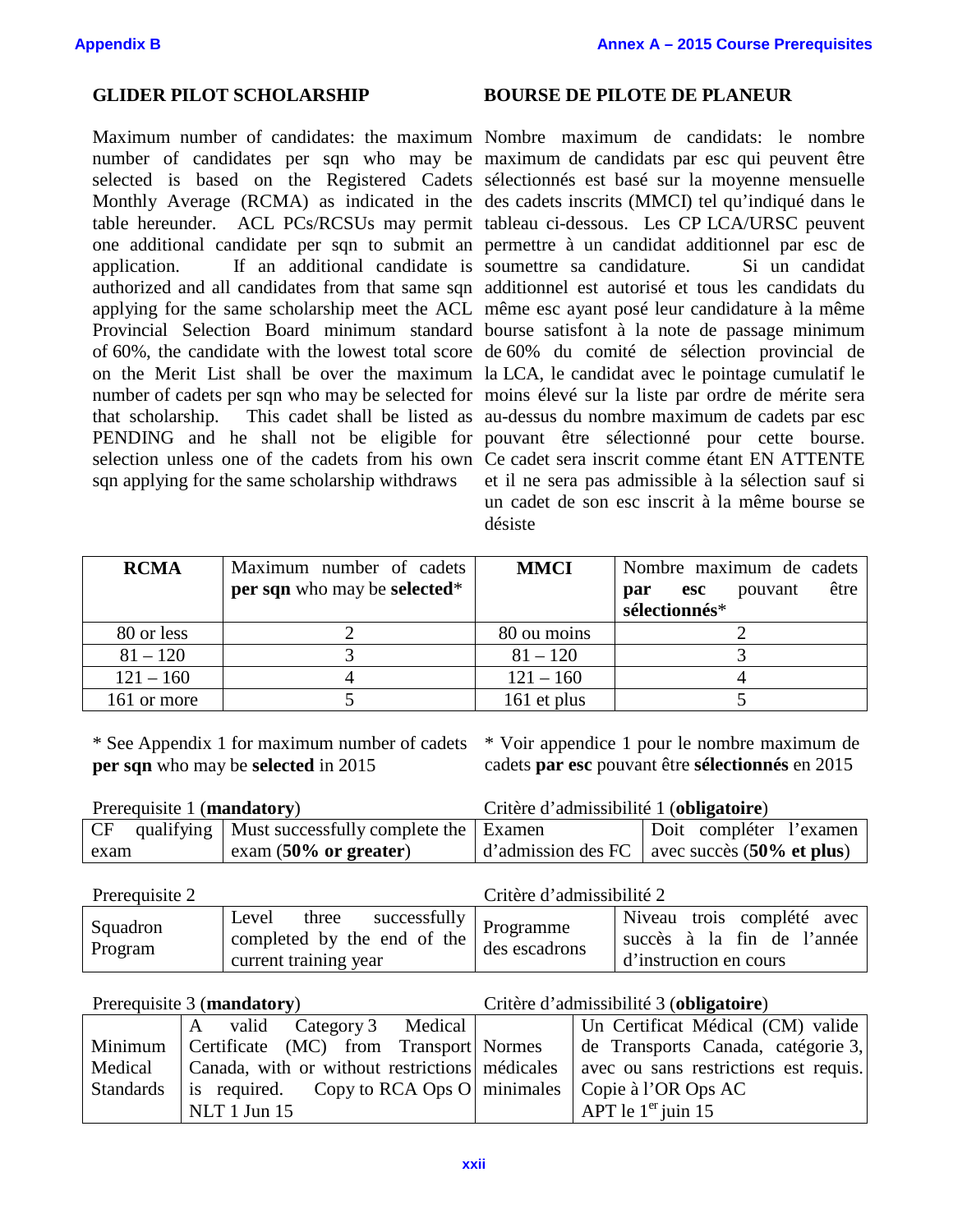### **Appendix B Annex A – 2015 Course Prerequisites**

| Prerequisite 4 (mandatory) |                                                             | Critère d'admissibilité 4 (obligatoire) |                                          |  |
|----------------------------|-------------------------------------------------------------|-----------------------------------------|------------------------------------------|--|
|                            | Minimum 16 by September $1st$ of the year the $\vert$       |                                         | Minimum 16 ans au $1er$ septembre de     |  |
|                            | course is taken and not be 19 before the end of             |                                         | l'année où le cours est suivi sans avoir |  |
| Age                        | the course, including travel time to return to $\hat{A}$ ge |                                         | atteint 19 ans avant la fin du cours,    |  |
|                            | their home                                                  |                                         | incluant le temps de déplacement pour le |  |
|                            |                                                             |                                         | retour à la maison                       |  |

Prerequisite 5 (**mandatory**) Critère d'admissibilité 5 (**obligatoire**)

|                         | The Schweizer 2-33 gliders used for              | Les planeurs Schweizer 2-33 utilisés    |
|-------------------------|--------------------------------------------------|-----------------------------------------|
|                         | the GPS impose certain physical                  | pour la BPP imposent certaines          |
|                         | limitations with respect to weight and           | limitations physiques quant au poids    |
|                         | size of the pilot. Therefore, the                | et à la taille du pilote.<br>Par        |
|                         | student pilot's size must promote                | conséquent, la taille du pilote         |
|                         | comfortable positioning in<br>the                | stagiaire doit lui permettre de         |
|                         | cockpit with good visibility in all              | s'installer à l'aise dans l'habitacle   |
|                         | directions as well as being able to              | avec une bonne visibilité dans toutes   |
|                         | reach the controls for full movement.<br>Limites | les directions et d'être également en   |
| Physical<br>Limitations | The physical limitations for height              | mesure d'atteindre les commandes        |
|                         | physiques<br>and weight (in cadet PT gear, no    | pour les manier librement. Les          |
|                         | shoes/boots, socks only) are:                    | limitations physiques pour la taille et |
|                         |                                                  | le poids (en vêtements d'éducation      |
|                         |                                                  | physique des cadets, pas<br>de          |
|                         |                                                  | souliers/bottes, bas seulement) sont:   |
|                         | minimum<br>Height:<br>152.4<br>cm.               | Taille:<br>minimum<br>152,4<br>cm,      |
|                         | maximum 190.5 cm                                 | maximum 190,5 cm                        |
|                         | 40.82<br>Weight:<br>minimum<br>kg,               | Poids:<br>minimum<br>40,82<br>kg,       |
|                         | maximum 90.72kg                                  | maximum 90,72kg                         |

Note: Candidates must complete the GPS Height and Nota: Les candidats doivent compléter le formulaire Weight Form (CATO 54-26, Annex B) and it must be pour la taille et le poids de la BPP (OAIC 54-26, enclosed with their application file. candidates meet the weight limitations, they will be weighed during the ACL PC selection board process. rencontrent les limitations de poids, ils seront pesés Those found to be over or under weight limitations and au cours du processus des comités de sélection du subsequently selected will be given until 1 June of the CP LCA. Ceux dont le poids est au delà ou en deçà year of the course to meet the required weight. Should des limites et qui sont par la suite sélectionnés they not meet the limitations at that time, they will be auront jusqu'au 1<sup>er</sup> juin de l'année du cours afin deleted from the selected list. All candidates will be d'atteindre le poids exigé. S'ils n'ont pas réussi à weighed again at the start of the course and if they do l'atteindre à cette date, leur nom sera rayé de la liste not meet the limitations at that time, they will be subject de sélection. Tous les candidats seront pesés de to RTU action

To ensure that annexe B) et le joindre à leur dossier de mise en Pour s'assurer que les candidats nouveau au début du cours et s'ils ne rencontrent pas les limitations à ce moment, ils feront l'objet d'un RAU

| Prerequisite 6 |                                                                           | Critère d'admissibilité 6 |                                                                                   |  |
|----------------|---------------------------------------------------------------------------|---------------------------|-----------------------------------------------------------------------------------|--|
|                | Grade 9 or equivalent (Secondary 3 in<br>Quebec and Senior 1 in Manitoba) |                           | Secondaire III au<br>Québec<br><b>OU</b><br>l'équivalent (Senior 1 au Manitoba et |  |
| Education      | completed by nomination deadline                                          | Scolarité                 | $\theta^e$<br>année ailleurs au Canada)                                           |  |
|                |                                                                           |                           | complété à la date limite des mises en<br>candidature                             |  |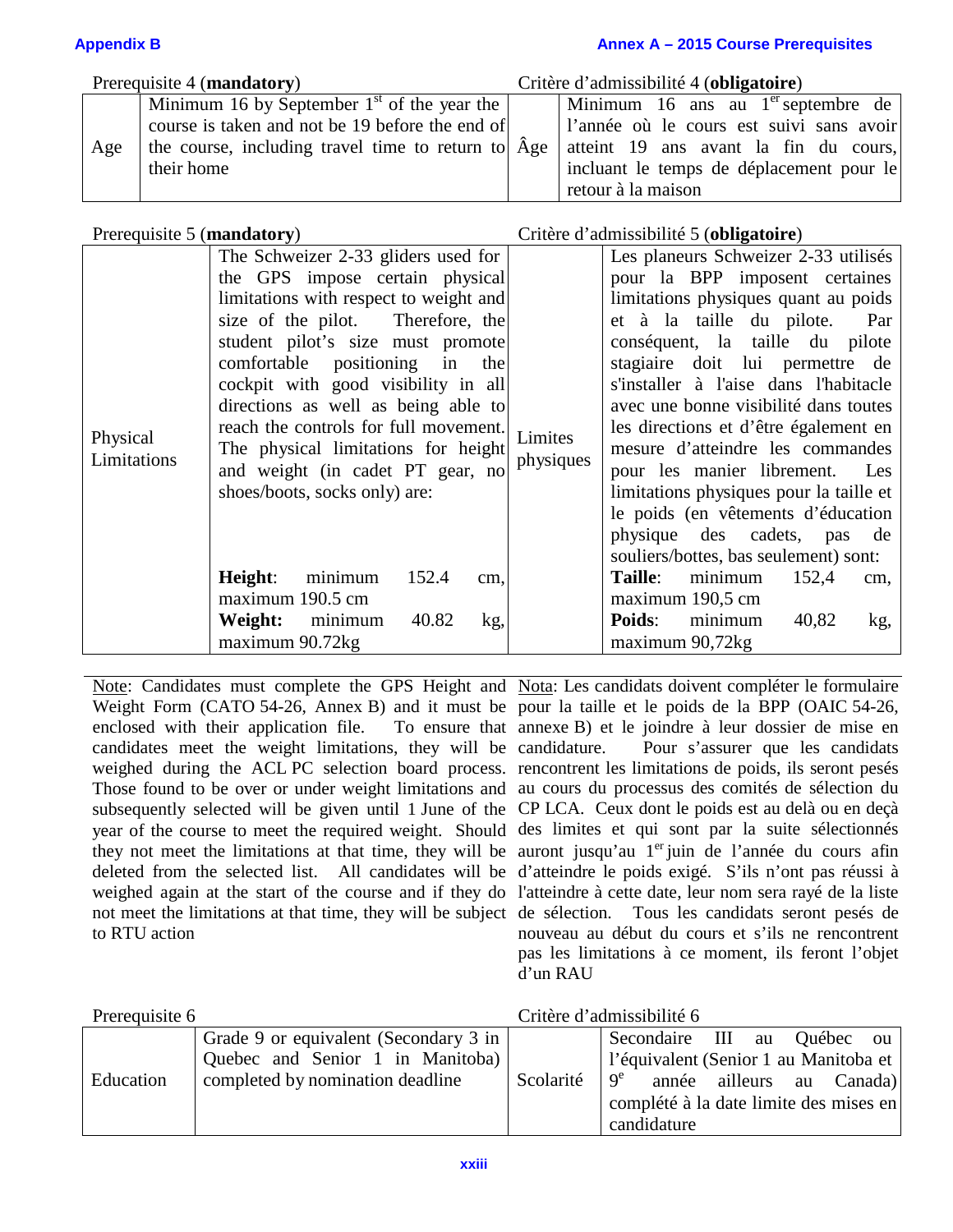## **ADVANCED AVIATION TECHNOLOGY COURSE - AIRPORT OPERATIONS**

additional candidate is authorized and both candidature. be listed as PENDING

# **COURS DE TECHNOLOGIE AVANCÉE DE L'AVIATION - OPÉRATIONS D'UN AÉROPORT**

Maximum number of candidates: one per sqn. Nombre maximum de candidats: un par esc. ACL PCs/RCSUs may permit one additional Les CP LCA/URSC peuvent permettre à un candidate per sqn to submit an application. If an candidat additionnel par esc de soumettre sa candidates meet the ACL Provincial Selection autorisé et les deux candidats satisfont à la note Board minimum standard of 60%, the candidate de passage minimum de 60% du comité de with the lowest total score on the Merit List shall sélection provincial de la LCA, le candidat avec le Si un candidat additionnel est pointage cumulatif le moins élevé sur la liste par ordre de mérite sera inscrit comme étant EN ATTENTE

| Prerequisite 1 (mandatory) |                                                                                                          | Critère d'admissibilité 1 (obligatoire) |                                                                                                                         |  |
|----------------------------|----------------------------------------------------------------------------------------------------------|-----------------------------------------|-------------------------------------------------------------------------------------------------------------------------|--|
| Age                        | Not be 19 before the end of the<br>course, including travel time to $\hat{A}$ ge<br>return to their home |                                         | Ne pas avoir atteint 19 ans<br>avant la fin du cours, incluant<br>le temps de déplacement pour<br>le retour à la maison |  |

| Prerequisite 2      | Critère d'admissibilité 2                                                                              |               |                                                                                    |  |
|---------------------|--------------------------------------------------------------------------------------------------------|---------------|------------------------------------------------------------------------------------|--|
| Squadron<br>Program | $\sim$ successfully   Programme<br>Level three<br>completed by the end of the<br>current training year | des escadrons | Niveau trois complété avec<br>succès à la fin de l'année<br>d'instruction en cours |  |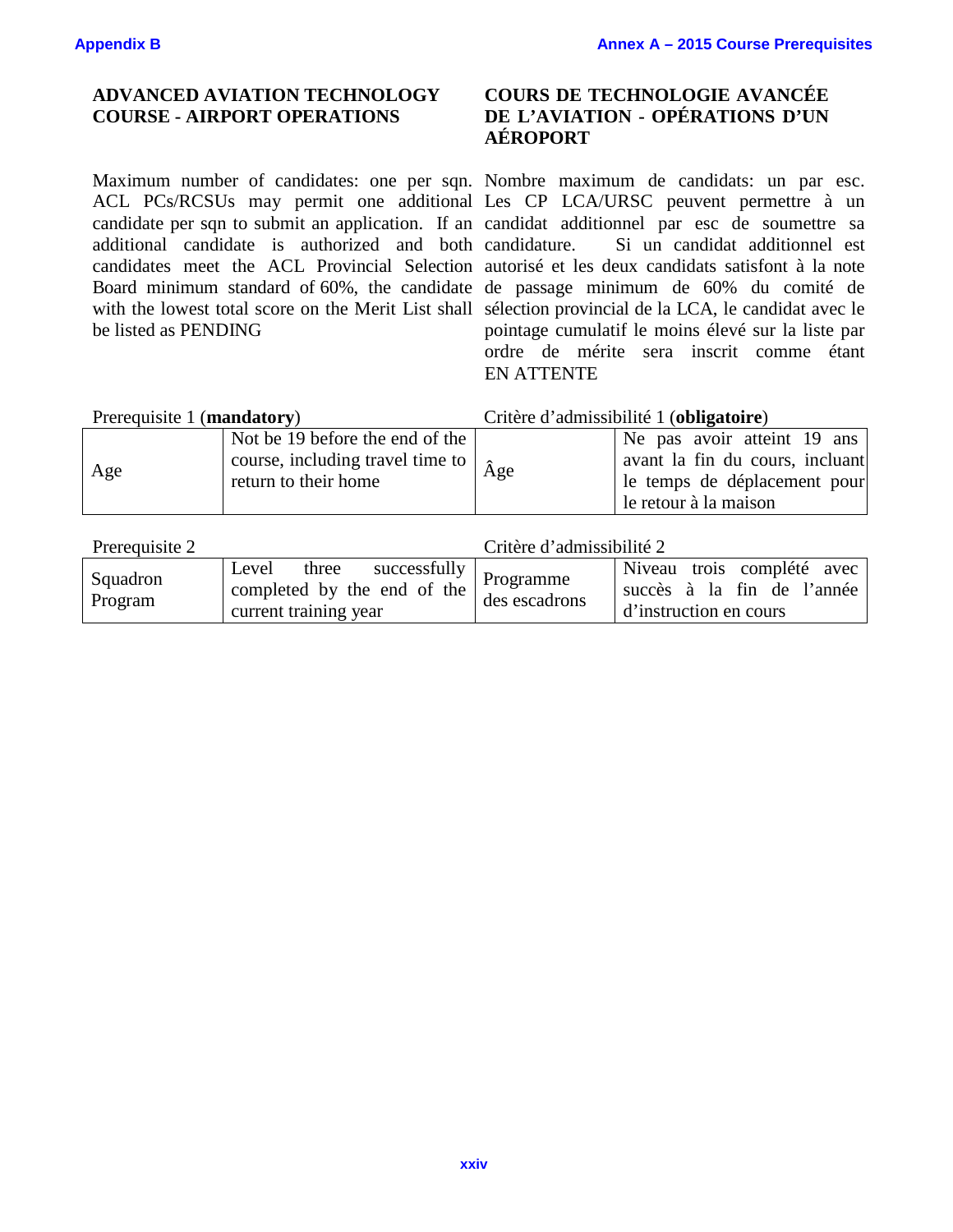### **ADVANCED AVIATION TECHNOLOGY COURSE - AIRCRAFT MAINTENANCE**

Maximum number of candidates: one per sqn. Nombre maximum de candidats: un par esc. ACL PCs/RCSUs may permit one additional Les CP LCA/URSC peuvent permettre à un candidate per sqn to submit an application. If an candidat additionnel par esc de soumettre sa additional candidate is authorized and both candidature. candidates meet the ACL Provincial Selection autorisé et les deux candidats satisfont à la note Board minimum standard of 60%, the candidate de passage minimum de 60% du comité de with the lowest total score on the Merit List shall sélection provincial de la LCA, le candidat avec le be listed as PENDING

# **COURS DE TECHNOLOGIE AVANCÉE DE L'AVIATION – ENTRETIEN D'AÉRONEF**

Si un candidat additionnel est pointage cumulatif le moins élevé sur la liste par ordre de mérite sera inscrit comme étant EN ATTENTE

| Prerequisite 1 (mandatory) |                                                                                                          | Critère d'admissibilité 1 (obligatoire) |                                                                                                                         |
|----------------------------|----------------------------------------------------------------------------------------------------------|-----------------------------------------|-------------------------------------------------------------------------------------------------------------------------|
| Age                        | Not be 19 before the end of the<br>course, including travel time to $\hat{A}$ ge<br>return to their home |                                         | Ne pas avoir atteint 19 ans<br>avant la fin du cours, incluant<br>le temps de déplacement pour<br>le retour à la maison |

| Prerequisite 2      |                                                                                                 | Critère d'admissibilité 2 |                                                                                    |
|---------------------|-------------------------------------------------------------------------------------------------|---------------------------|------------------------------------------------------------------------------------|
| Squadron<br>Program | three successfully   Programme<br>Level<br>completed by the end of the<br>current training year | des escadrons             | Niveau trois complété avec<br>succès à la fin de l'année<br>d'instruction en cours |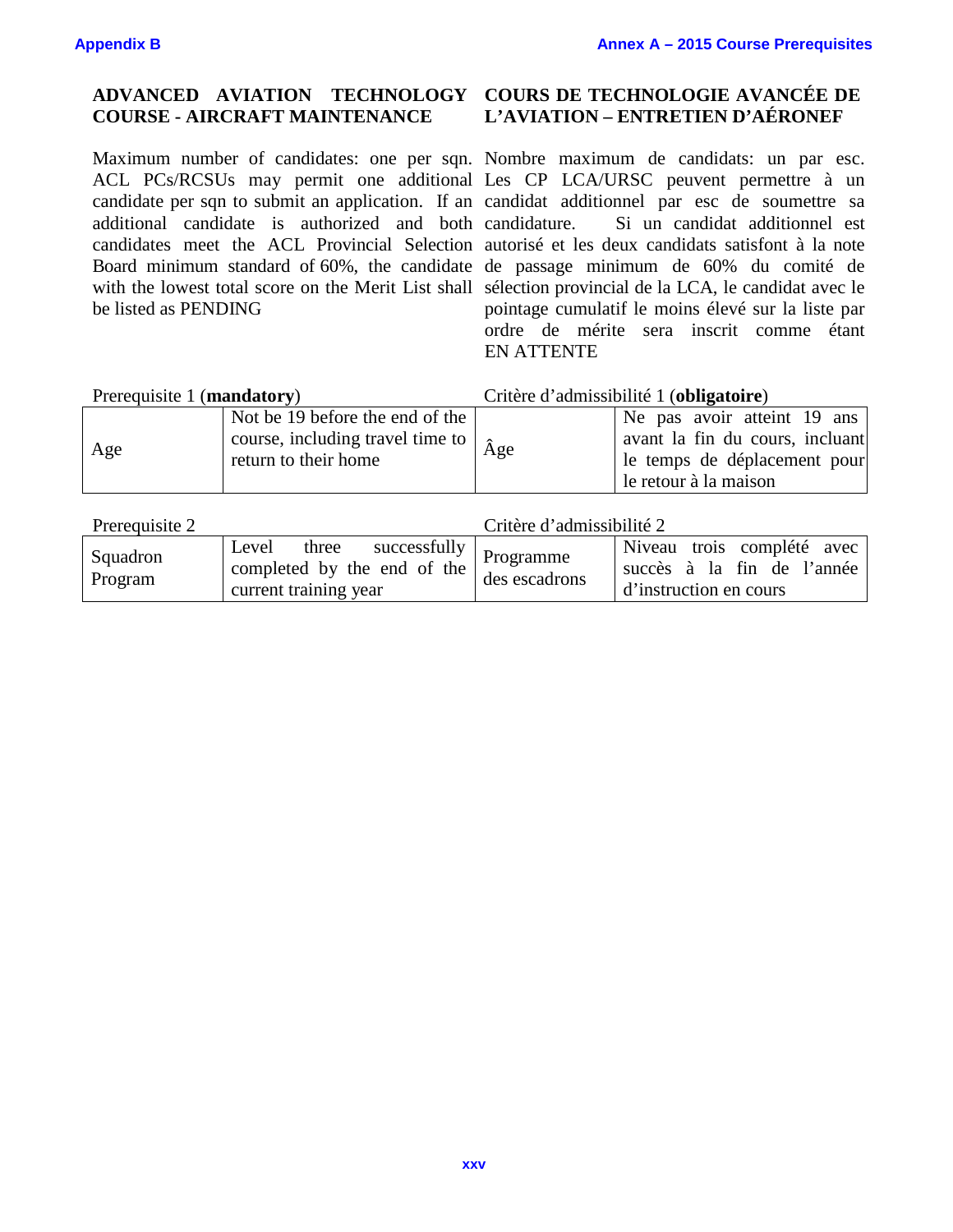Maximum number of candidates: one per sqn. Nombre maximum de candidats: un par esc. ACL PCs/RCSUs may permit one additional Les CP LCA/URSC peuvent permettre à un candidate per sqn to submit an application. If an candidat additionnel par esc de soumettre sa additional candidate is authorized and both candidature. candidates meet the ACL Provincial Selection autorisé et les deux candidats satisfont à la note Board minimum standard of 60%, the candidate de passage minimum de 60% du comité de with the lowest total score on the Merit List shall sélection provincial de la LCA, le candidat avec le be listed as PENDING

## **ADVANCED AEROSPACE COURSE COURS D'AÉROSPATIALE AVANCÉE**

Si un candidat additionnel est pointage cumulatif le moins élevé sur la liste par ordre de mérite sera inscrit comme étant EN ATTENTE

### Prerequisite 1 (**mandatory**) Critère d'admissibilité 1 (**obligatoire**)

| Age | Not be 19 before the end of the<br>course, including travel time to $\hat{A}$ ge | Ne pas avoir atteint 19 ans<br>avant la fin du cours, incluant |
|-----|----------------------------------------------------------------------------------|----------------------------------------------------------------|
|     | return to their home                                                             | le temps de déplacement pour                                   |
|     |                                                                                  | le retour à la maison                                          |

| Prerequisite 2      | Critère d'admissibilité 2                                                                       |               |                                                                                    |  |
|---------------------|-------------------------------------------------------------------------------------------------|---------------|------------------------------------------------------------------------------------|--|
| Squadron<br>Program | three successfully   Programme<br>Level<br>completed by the end of the<br>current training year | des escadrons | Niveau trois complété avec<br>succès à la fin de l'année<br>d'instruction en cours |  |

Appendix 1 Maximum number of cadets per sqn who may be selected in 2015 – PPS and GPS

Appendice 1 Nombre maximum de cadets par esc pouvant être sélectionné en 2015 – BPA et BPP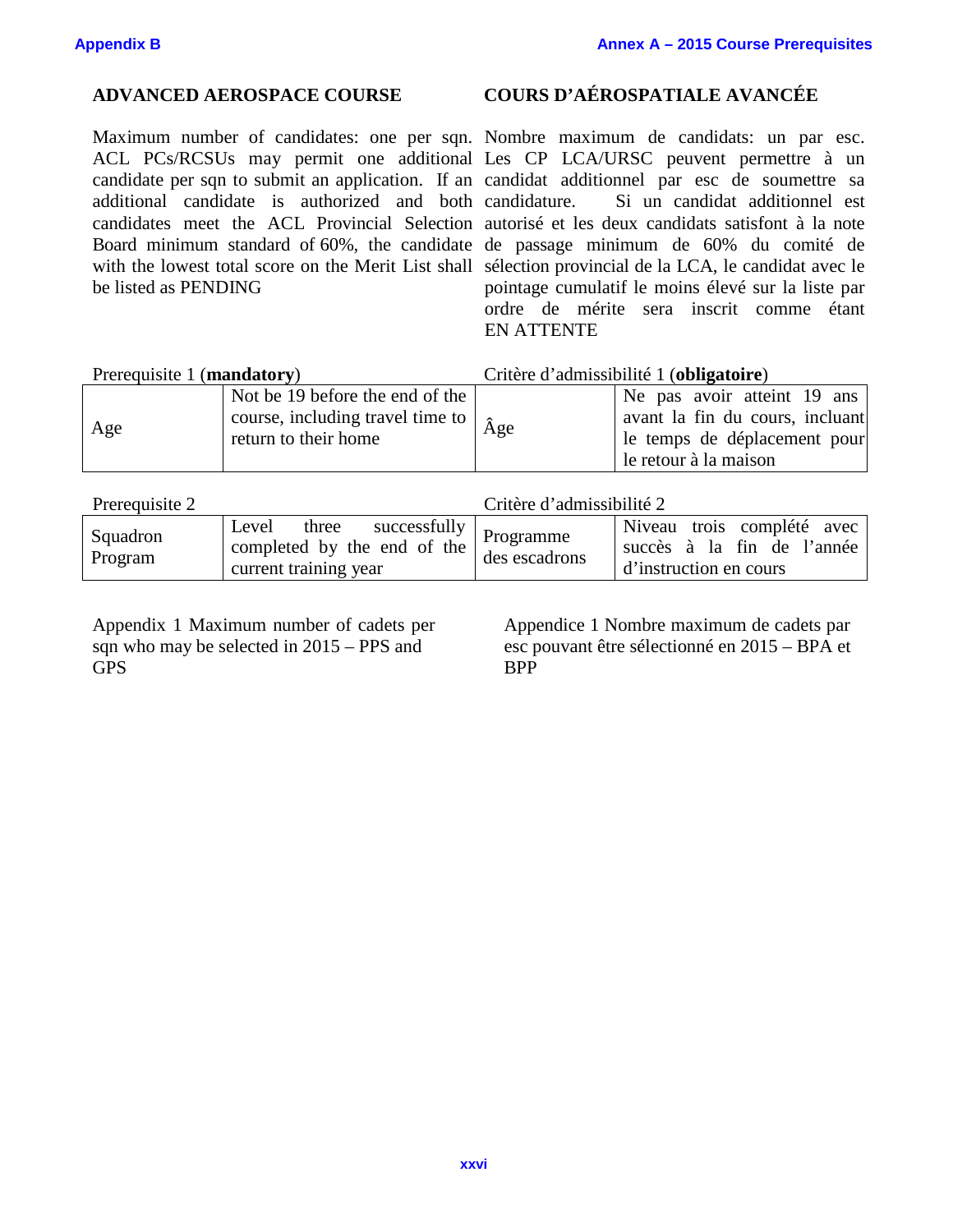**Appendice 1 à l'Annexe A Cadets de l'Air Cours d'instruction d'été nationaux 2015 Processus de sélection**

# **MAXIMUM NUMBER OF CADETS PER SQUADRON WHO MAY BE SELECTED IN 2015 NOMBRE MAXIMUM DE CADETS PAR ESCADRON POUVANT ÊTRE SÉLECTIONNÉ EN 2015**

**\* Registered Cadets Monthly Average (RCMA) for CY 2013 (July and August excluded) from Fortress \* Moyenne Mensuelle des Cadets Inscrits (MMCI) pour l'Année calendrier 2013 (juillet et août exclus) de Forteresse**

| Region/Région: Central/Centre                   |                  |                   |                |                          |
|-------------------------------------------------|------------------|-------------------|----------------|--------------------------|
| Provincial Committee/Comité Provincial: Ontario |                  |                   |                |                          |
| <b>UIC/CIU</b>                                  | SQN#ESC          | <b>RCMA/MMCI*</b> | PPS / BPA      | <b>GPS / BPP</b>         |
| 6317                                            | $\boldsymbol{2}$ | 112               | 3              | 3                        |
| 6358                                            | 3                | 34                | $\mathbf{2}$   | $\overline{c}$           |
| 6798                                            | 8                | 86                | 3              | 3                        |
| 7336                                            | 10               | 25                | $\overline{2}$ | $\sqrt{2}$               |
| 7305                                            | 19               | 31                | $\overline{2}$ | $\overline{2}$           |
| 7311                                            | 23               | 61                | $\overline{2}$ | $\overline{2}$           |
| 7312                                            | 27               | 113               | 3              | 3                        |
| 7313                                            | 44               | 30                | $\overline{2}$ | $\overline{2}$           |
| 7341                                            | 58               | 67                | $\overline{2}$ | $\overline{2}$           |
| 6419                                            | 62               | 101               | 3              | 3                        |
| 7315                                            | 79               | 31                | $\mathbf{2}$   | $\overline{2}$           |
| 7306                                            | 80               | 110               | $\mathfrak{Z}$ | 3                        |
| 7087                                            | 85               | 31                | $\overline{2}$ | $\overline{2}$           |
| 7317                                            | 87               | 34                | $\overline{2}$ | $\mathbf{2}$             |
| 7350                                            | 94               | 84                | 3              | 3                        |
| 7327                                            | 99               | 59                | $\overline{2}$ | $\overline{2}$           |
| 7351                                            | 102              | 120               | 3              | 3                        |
| 7492                                            | 104              | 68                | $\overline{2}$ | $\overline{2}$           |
| 7380                                            | 110              | 146               | $\overline{4}$ | $\overline{\mathcal{A}}$ |
| 7307                                            | 121              | 119               | 3              | 3                        |
| 7318                                            | 126              | 56                | $\overline{2}$ | $\overline{2}$           |
| 7319                                            | 128              | 34                | $\mathbf{2}$   | $\overline{c}$           |
| 7621                                            | 132              | 121               | $\overline{4}$ | $\overline{\mathcal{A}}$ |
| 3953                                            | 136              | 25                | $\overline{2}$ | $\overline{c}$           |
| 7645                                            | 140              | 89                | 3              | 3                        |
| 7360                                            | 142              | 106               | 3              | 3                        |
| 7378                                            | 150              | 52                | $\overline{2}$ | $\overline{2}$           |
| 7340                                            | 151              | 159               | $\overline{4}$ | $\overline{4}$           |
| 7396                                            | 153              | 43                | $\overline{2}$ | $\overline{2}$           |
| 7300                                            | 155              | 41                | $\overline{2}$ | $\overline{2}$           |
| 7392                                            | 164              | 63                | $\overline{2}$ | $\overline{2}$           |
| 7013                                            | 166              | 171               | $\mathfrak{H}$ | 5                        |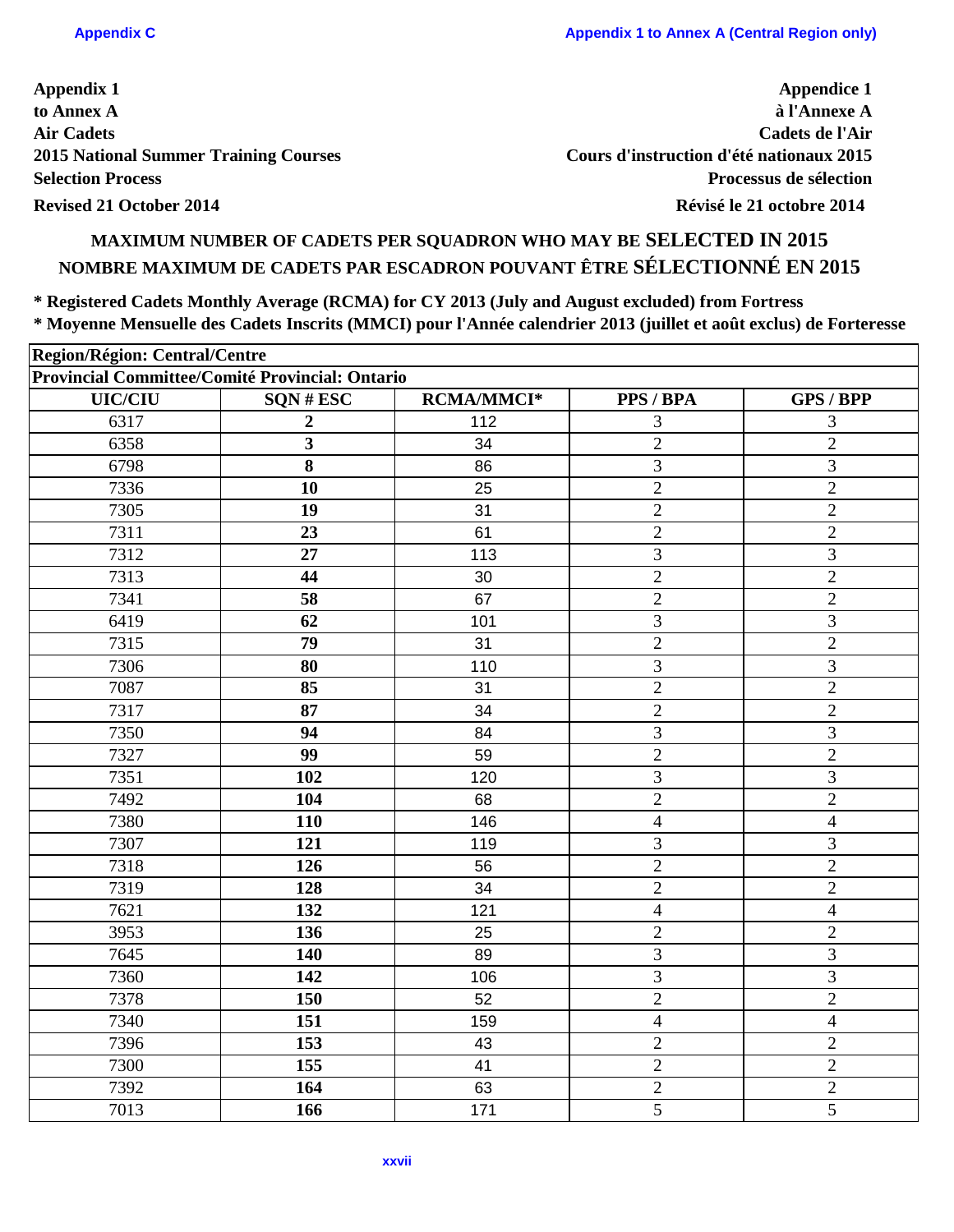**Appendice 1 à l'Annexe A Cadets de l'Air Cours d'instruction d'été nationaux 2015 Processus de sélection**

# **MAXIMUM NUMBER OF CADETS PER SQUADRON WHO MAY BE SELECTED IN 2015 NOMBRE MAXIMUM DE CADETS PAR ESCADRON POUVANT ÊTRE SÉLECTIONNÉ EN 2015**

**\* Registered Cadets Monthly Average (RCMA) for CY 2013 (July and August excluded) from Fortress \* Moyenne Mensuelle des Cadets Inscrits (MMCI) pour l'Année calendrier 2013 (juillet et août exclus) de Forteresse**

| Region/Région: Central/Centre<br>Provincial Committee/Comité Provincial: Ontario |     |     |                |                |  |  |
|----------------------------------------------------------------------------------|-----|-----|----------------|----------------|--|--|
|                                                                                  |     |     |                |                |  |  |
| 7352                                                                             | 167 | 44  | $\overline{2}$ | $\overline{2}$ |  |  |
| 6446                                                                             | 172 | 90  | 3              | 3              |  |  |
| 7342                                                                             | 173 | 42  | $\overline{2}$ | $\overline{2}$ |  |  |
| 7362                                                                             | 180 | 176 | 5              | 5              |  |  |
| 7641                                                                             | 183 | 30  | $\mathbf{2}$   | $\overline{2}$ |  |  |
| 7379                                                                             | 188 | 166 | 5              | 5              |  |  |
| 7626                                                                             | 197 | 35  | $\sqrt{2}$     | $\overline{c}$ |  |  |
| 7338                                                                             | 200 | 45  | $\sqrt{2}$     | $\overline{2}$ |  |  |
| 7665                                                                             | 201 | 26  | $\overline{2}$ | $\overline{2}$ |  |  |
| 6386                                                                             | 242 | 35  | $\overline{2}$ | $\overline{c}$ |  |  |
| 7365                                                                             | 246 | 46  | $\sqrt{2}$     | $\overline{c}$ |  |  |
| 7642                                                                             | 253 | 26  | $\mathbf{2}$   | $\overline{2}$ |  |  |
| 7366                                                                             | 283 | 122 | $\overline{4}$ | $\overline{4}$ |  |  |
| 7335                                                                             | 288 | 18  | $\overline{2}$ | $\overline{c}$ |  |  |
| 7321                                                                             | 291 | 27  | $\mathbf{2}$   | $\sqrt{2}$     |  |  |
| 7322                                                                             | 294 | 48  | $\overline{2}$ | $\overline{2}$ |  |  |
| 7353                                                                             | 295 | 25  | $\sqrt{2}$     | $\sqrt{2}$     |  |  |
| 7308                                                                             | 296 | 100 | 3              | 3              |  |  |
| 7455                                                                             | 325 | 71  | $\mathbf{2}$   | $\overline{2}$ |  |  |
| 7367                                                                             | 330 | 65  | $\sqrt{2}$     | $\overline{2}$ |  |  |
| 7325                                                                             | 337 | 43  | $\sqrt{2}$     | $\overline{2}$ |  |  |
| 7014                                                                             | 340 | 33  | $\sqrt{2}$     | $\overline{c}$ |  |  |
| 7638                                                                             | 351 | 193 | 5              | 5              |  |  |
| 7623                                                                             | 355 | 24  | $\sqrt{2}$     | $\overline{2}$ |  |  |
| 7292                                                                             | 364 | 159 | 4              | 4              |  |  |
| 7627                                                                             | 379 | 37  | $\overline{2}$ | $\overline{c}$ |  |  |
| 7640                                                                             | 530 | 39  | $\overline{2}$ | $\overline{2}$ |  |  |
| 7499                                                                             | 532 | 46  | $\sqrt{2}$     | $\mathbf{2}$   |  |  |
| 7344                                                                             | 534 | 63  | $\overline{2}$ | $\overline{2}$ |  |  |
| 7326                                                                             | 535 | 37  | $\overline{2}$ | $\overline{2}$ |  |  |
| 7368                                                                             | 540 | 111 | $\mathfrak{Z}$ | 3              |  |  |
| 7617                                                                             | 543 | 26  | $\overline{2}$ | $\overline{2}$ |  |  |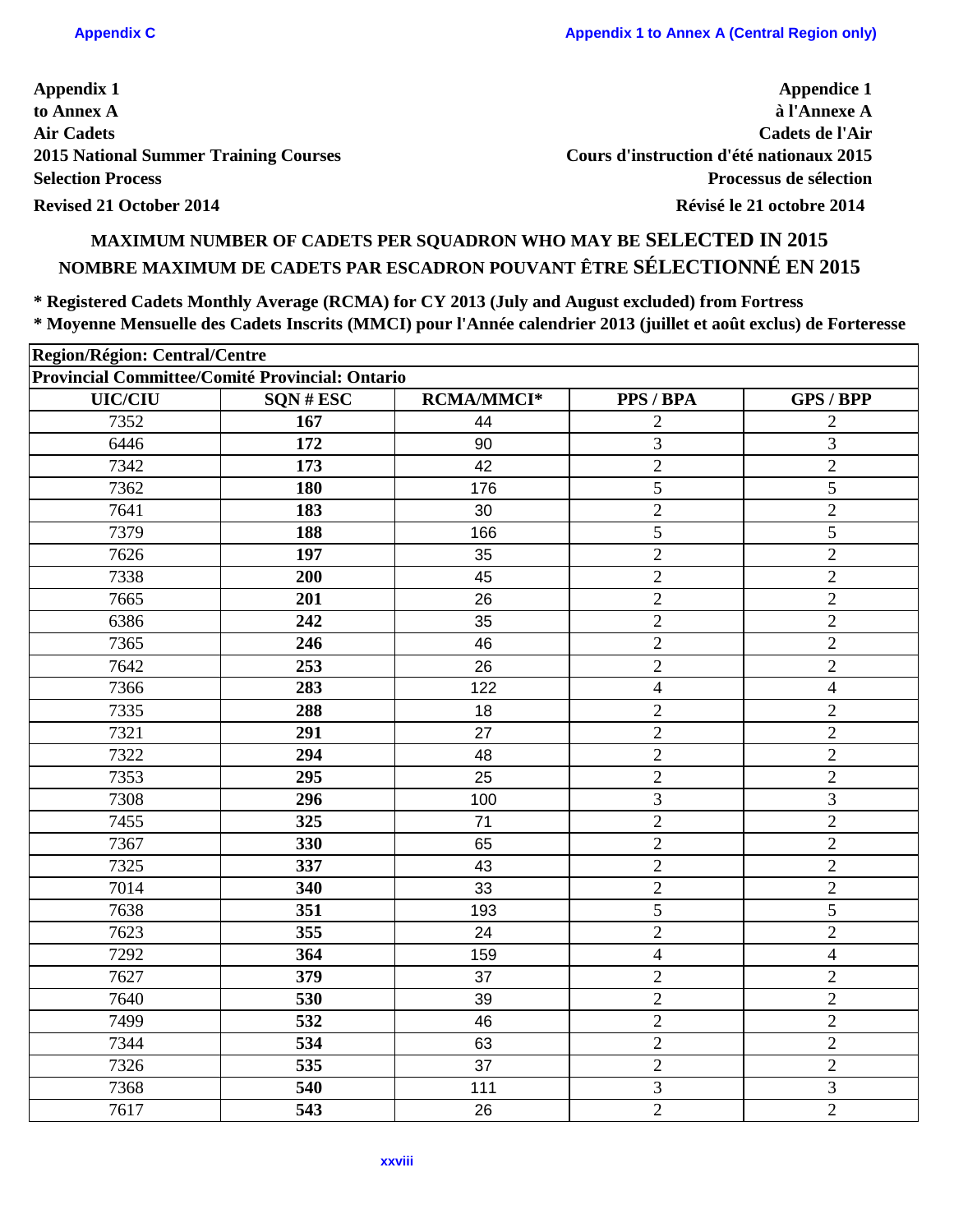**Appendice 1 à l'Annexe A Cadets de l'Air Cours d'instruction d'été nationaux 2015 Processus de sélection**

# **MAXIMUM NUMBER OF CADETS PER SQUADRON WHO MAY BE SELECTED IN 2015 NOMBRE MAXIMUM DE CADETS PAR ESCADRON POUVANT ÊTRE SÉLECTIONNÉ EN 2015**

**\* Registered Cadets Monthly Average (RCMA) for CY 2013 (July and August excluded) from Fortress \* Moyenne Mensuelle des Cadets Inscrits (MMCI) pour l'Année calendrier 2013 (juillet et août exclus) de Forteresse**

| Region/Région: Central/Centre<br>Provincial Committee/Comité Provincial: Ontario |     |     |                |                |  |  |
|----------------------------------------------------------------------------------|-----|-----|----------------|----------------|--|--|
|                                                                                  |     |     |                |                |  |  |
| 7302                                                                             | 547 | 69  | $\overline{2}$ | $\overline{2}$ |  |  |
| 7457                                                                             | 585 | 53  | $\sqrt{2}$     | $\overline{2}$ |  |  |
| 7345                                                                             | 598 | 28  | $\overline{2}$ | $\mathbf{2}$   |  |  |
| 6420                                                                             | 599 | 33  | $\sqrt{2}$     | $\sqrt{2}$     |  |  |
| 7346                                                                             | 608 | 70  | $\mathbf{2}$   | $\mathbf{2}$   |  |  |
| 7619                                                                             | 611 | 35  | $\overline{2}$ | $\overline{2}$ |  |  |
| 7406                                                                             | 614 | 59  | $\sqrt{2}$     | $\overline{c}$ |  |  |
| 7369                                                                             | 618 | 59  | $\sqrt{2}$     | $\overline{2}$ |  |  |
| 7370                                                                             | 631 | 125 | $\overline{4}$ | 4              |  |  |
| 7458                                                                             | 638 | 76  | $\overline{2}$ | $\overline{c}$ |  |  |
| 7459                                                                             | 653 | 37  | $\sqrt{2}$     | $\overline{c}$ |  |  |
| 7096                                                                             | 659 | 38  | $\sqrt{2}$     | $\overline{2}$ |  |  |
| 7460                                                                             | 661 | 38  | $\mathbf{2}$   | $\overline{2}$ |  |  |
| 7304                                                                             | 696 | 14  | $\sqrt{2}$     | $\mathbf{2}$   |  |  |
| 7371                                                                             | 700 | 212 | 5              | 5              |  |  |
| 7347                                                                             | 704 | 44  | $\overline{2}$ | $\overline{2}$ |  |  |
| 7372                                                                             | 707 | 45  | $\sqrt{2}$     | $\sqrt{2}$     |  |  |
| 7329                                                                             | 713 | 47  | $\mathbf{2}$   | $\overline{2}$ |  |  |
| 7355                                                                             | 714 | 34  | $\mathbf{2}$   | $\sqrt{2}$     |  |  |
| 7330                                                                             | 715 | 59  | $\sqrt{2}$     | $\overline{2}$ |  |  |
| 7348                                                                             | 718 | 26  | $\sqrt{2}$     | $\overline{2}$ |  |  |
| 7356                                                                             | 724 | 65  | $\sqrt{2}$     | $\overline{2}$ |  |  |
| 7357                                                                             | 734 | 70  | $\overline{2}$ | $\overline{2}$ |  |  |
| 7331                                                                             | 735 | 43  | $\sqrt{2}$     | $\overline{2}$ |  |  |
| 7332                                                                             | 741 | 74  | $\mathbf{2}$   | $\overline{c}$ |  |  |
| 7375                                                                             | 756 | 58  | $\overline{2}$ | $\overline{c}$ |  |  |
| 7358                                                                             | 758 | 192 | 5              | 5              |  |  |
| 7579                                                                             | 769 | 25  | $\sqrt{2}$     | $\mathbf{2}$   |  |  |
| 7376                                                                             | 778 | 163 | 5              | 5              |  |  |
| 7377                                                                             | 779 | 80  | $\overline{2}$ | $\overline{2}$ |  |  |
| 6802                                                                             | 789 | 113 | 3              | 3              |  |  |
| 7488                                                                             | 792 | 24  | $\mathbf{2}$   | $\overline{2}$ |  |  |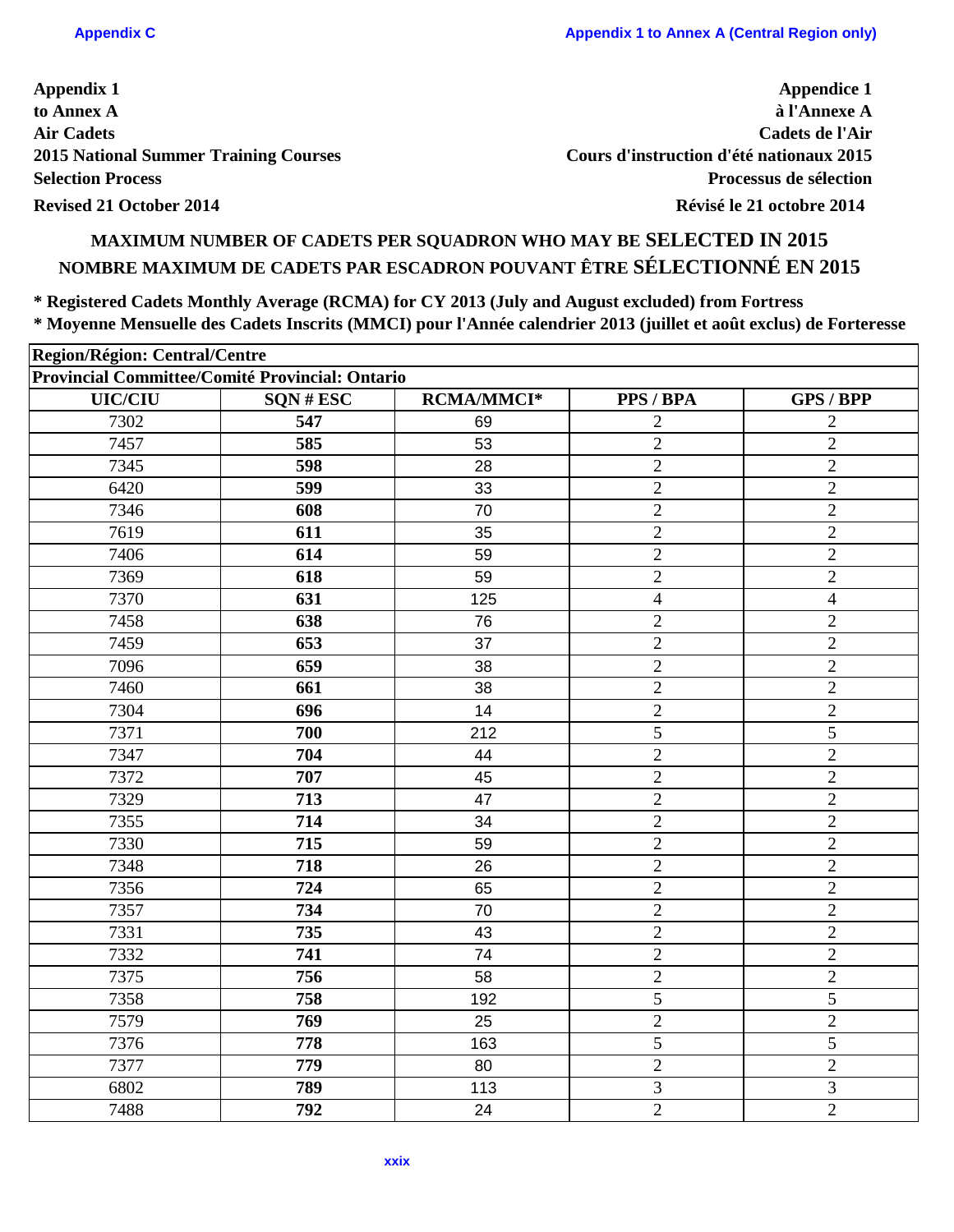**Appendice 1 à l'Annexe A Cadets de l'Air Cours d'instruction d'été nationaux 2015 Processus de sélection**

# **MAXIMUM NUMBER OF CADETS PER SQUADRON WHO MAY BE SELECTED IN 2015 NOMBRE MAXIMUM DE CADETS PAR ESCADRON POUVANT ÊTRE SÉLECTIONNÉ EN 2015**

**\* Registered Cadets Monthly Average (RCMA) for CY 2013 (July and August excluded) from Fortress \* Moyenne Mensuelle des Cadets Inscrits (MMCI) pour l'Année calendrier 2013 (juillet et août exclus) de Forteresse Region/Région: Central/Centre**

| <b>UIC/CIU</b> | $SQN \# ESC$          | <b>RCMA/MMCI*</b> | PPS / BPA      | <b>GPS / BPP</b>         |
|----------------|-----------------------|-------------------|----------------|--------------------------|
| 6286           | 800                   | 232               | 5              | 5                        |
| 7280           | 809                   | 30                | $\overline{2}$ | $\overline{2}$           |
| 7283           | 812                   | 40                | $\overline{2}$ | $\overline{2}$           |
| 7293           | 818                   | 56                | $\overline{2}$ | $\overline{2}$           |
| 7291           | 820                   | 105               | 3              | 3                        |
| 7294           | 822                   | 88                | 3              | 3                        |
| 7309           | 826                   | 56                | $\overline{2}$ | $\overline{2}$           |
| 7399           | 844                   | 43                | $\overline{2}$ | $\overline{2}$           |
| 7404           | 845                   | 232               | 5              | 5                        |
| 7490           | 851                   | 35                | $\overline{2}$ | $\overline{2}$           |
| 3807           | 856                   | 152               | $\overline{4}$ | $\overline{\mathcal{A}}$ |
| 7227           | 862                   | 58                | $\mathfrak{2}$ | $\overline{2}$           |
| 7197           | 870                   | 38                | $\overline{2}$ | $\overline{2}$           |
| 7592           | 876                   | 95                | $\mathfrak{Z}$ | 3                        |
| 6730           | 883                   | 129               | 4              | 4                        |
| 7611           | 892                   | 111               | 3              | 3                        |
| 7614           | 895                   | 22                | $\overline{2}$ | $\overline{2}$           |
| 6418           | 999                   | 32                | $\overline{2}$ | $\overline{2}$           |
|                | 114 Squadrons - Total | 8132              | 289            | 289                      |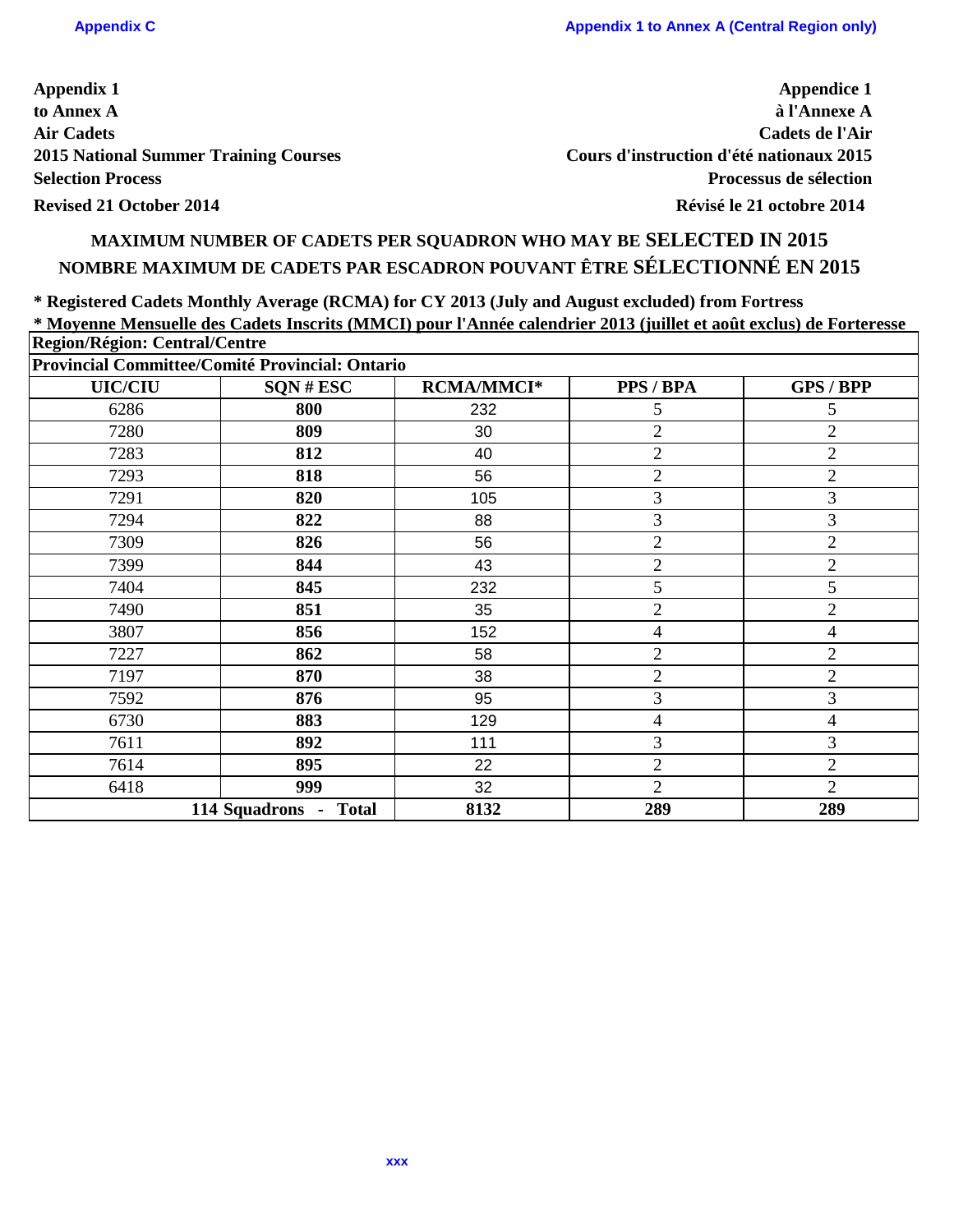**Annex B Annexe B Air Cadets Cadets de l'air 2015 National Summer Training Courses Cours d'instruction d'été nationaux 2015 Selection Process Processus de sélection**

- a. Cadet meets the course prerequisites and he is SELECTED because of his ranking on the Master Selection List.
- b. Cadet does not meet the course prerequisites however a submitted waiver request is approved and he is SELECTED because of his ranking on the Master Selection List.
- c. Cadets who have initially received the status of SPARE or PENDING may have their status changed to SELECTED at a later date following the Replacement of Withdrawals Process.

- a. ACL PCs/RCSUs may use the National Summer Training Courses 90/10 Selection Option for the PPS and/or the GPS. The 90/10 Selection Option is optional and ACL PCs/RCSUs are not obligated to adhere to it.
- - (1) 90% of the total vacancies available for the course are awarded to the highestranking cadets on the Master Selection List. For example, if the total vacancies available on a specific course for a particular ACL PC is 70, the  $63(70 \times 90\%)$  highest-ranking cadets on the list shall be SELECTED;

# **SELECTION LISTS - TERMINOLOGY LISTES DE SÉLECTION – TERMINOLOGIE**

Revised 21 October 2014 Révisé le 21 octobre 2014

# **1. SELECTED: 1. SÉLECTIONNÉ:**

- a. Le cadet satisfait aux critères d'admissibilité du cours et il est SÉLECTIONNÉ en fonction de son classement sur la liste de sélection principale.
- b. Le cadet ne satisfait pas aux critères d'admissibilité du cours, mais la demande de dérogation soumise est approuvée et il est SÉLECTIONNÉ en fonction de son classement sur la liste de sélection principale.
- c. Il est possible que les cadets ayant reçu initialement le statut de SUBSTITUT ou EN ATTENTE aient un changement de statut à SÉLECTIONNÉ à une date ultérieure en fonction du processus de remplacement en cas de désistement.

# **2. SELECTED 90/10: 2. SÉLECTIONNÉ 90/10:**

- a. L'option de sélection 90/10 des cours d'instruction d'été nationaux peut être utilisée par les CP LCA/URSC pour la BPA et/ou la BPP. L'option de sélection 90/10 est facultative, et les CP LCA/URSC ne sont pas tenus de l'exercer.
- b. Here is how this option works: b. Voici comment fonctionne cette option:
	- (1) Du nombre total de contingentements disponibles dans le cours, 90 % sont assignés aux cadets les mieux classés sur la liste de sélection principale. Par exemple, si le nombre total de contingentements disponibles dans un cours donné pour un CP LCA en particulier est de 70, les 63 (70 x 90%) cadets les mieux classés sur la liste doivent être SÉLECTIONNÉS;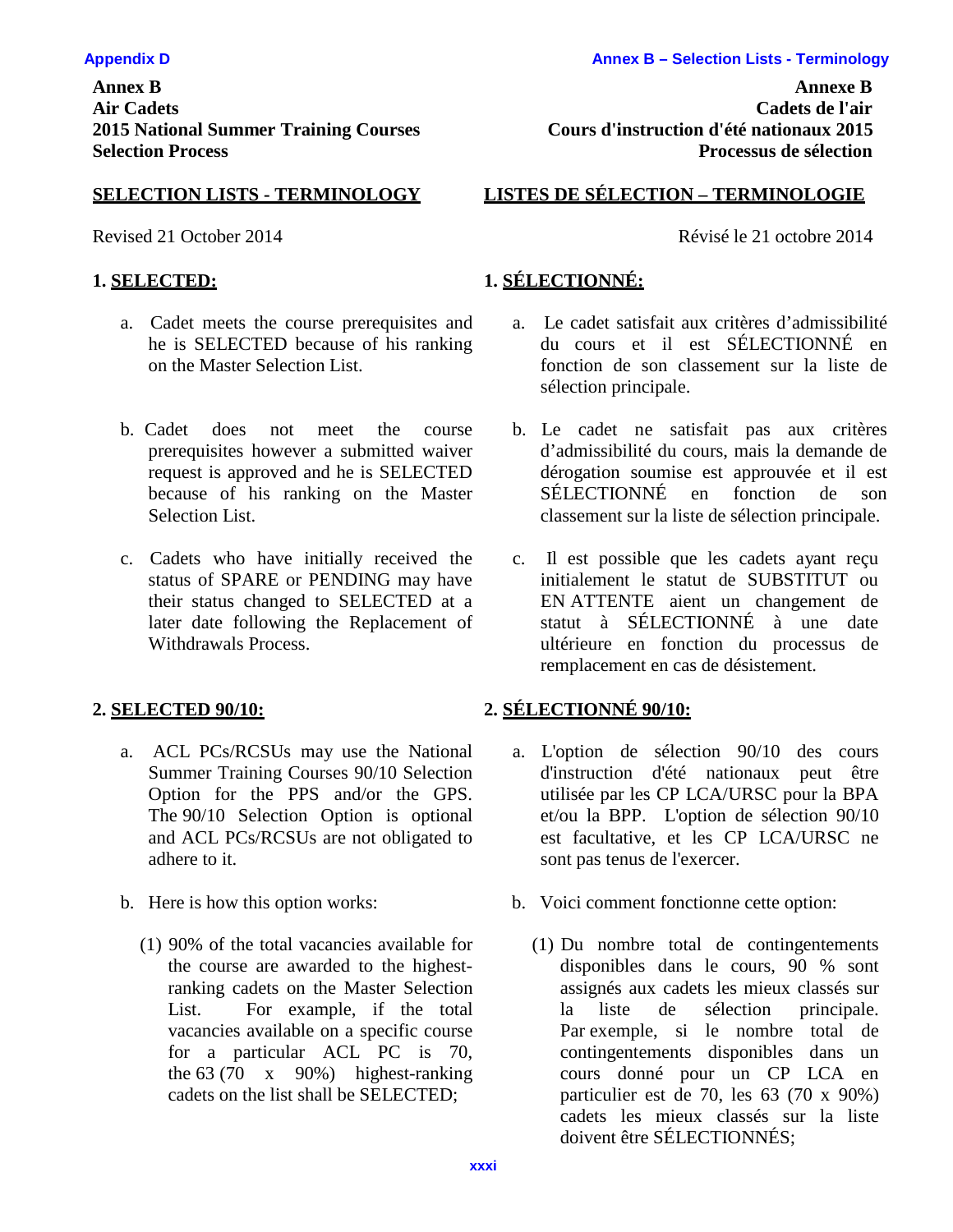- (2) The remaining 10% of the total vacancies available are awarded to cadets meeting the courses prerequisites (including those for which a waiver has been approved), from sqns who did not have a selected cadet on that specific course **for the last two years**. These cadets are ranked lower on the Master Selection List and they would not have been selected in the initial selection process. In the example above, for cadets lower on the list than the 63 cadets already selected, the following 7 highest-ranking cadets on the Master Selection List from sqns who did not have a selected cadet on that specific course for the last two years shall be SELECTED 90/10. Of course, no more than one cadet from the same sqn for the same course can be selected when applying this option; and
- (3) This option shall be applied separately for each scholarship. A PPS candidate who has previously received a GPS, including earning it on his own merit, cannot use this option to obtain a PPS in subsequent years.

- a. Cadet does not meet the course prerequisites, no waiver request has been submitted and the cadet is DELETED.
- b. Cadet does not meet the course prerequisites, a submitted waiver request is not approved and the cadet is DELETED.
- c. Cadet receives a total score below 60% at the Provincial Selection Boards and the cadet is DELETED.
- (2) Les 10 % restants du nombre total de contingentements disponibles sont assignés à des cadets satisfaisant aux critères d'admissibilité au cours (incluant ceux dont une demande de dérogation soumise a été approuvée), appartenant à des escs au sein desquels il n'y a pas eu de candidat qui a suivi le cours en question **dans les deux dernières années**. Ces cadets sont moins bien classés sur la liste de sélection principale et n'auraient pas été sélectionnés dans le processus de sélection initial. Dans l'exemple susmentionné, parmi les cadets ayant un classement inférieur à celui des 63 cadets déjà sélectionnés, les 7 cadets les mieux classés appartenant à des escs où il n'y a pas eu de candidat pour le cours en question dans les deux dernières années seront SÉLECTIONNÉS 90/10. Bien sûr, lorsqu'on exerce cette option, on ne peut sélectionner plus d'un cadet venant du même esc pour un même cours; et
- (3) Cette option doit être exercée de façon distincte pour chacune des bourses. Les candidats à la BPA qui ont reçu précédemment une BPP, même si elle leur a été attribuée en fonction de leur mérite, ne peuvent pas profiter de cette option pour obtenir une BPA dans les années subséquentes.

# **3. DELETED: 3. RAYÉ DE LA LISTE:**

- a. Le cadet ne satisfait pas aux critères d'admissibilité du cours, aucune demande de dérogation n'a été soumise et le cadet est RAYÉ DE LA LISTE.
- b. Le cadet ne satisfait pas aux critères d'admissibilité du cours, la demande de dérogation soumise n'est pas approuvée et le cadet est RAYÉ DE LA LISTE.
- c. Le cadet obtient une note totale inférieure à 60 % aux comités de sélection provinciaux et le cadet est RAYÉ DE LA LISTE.